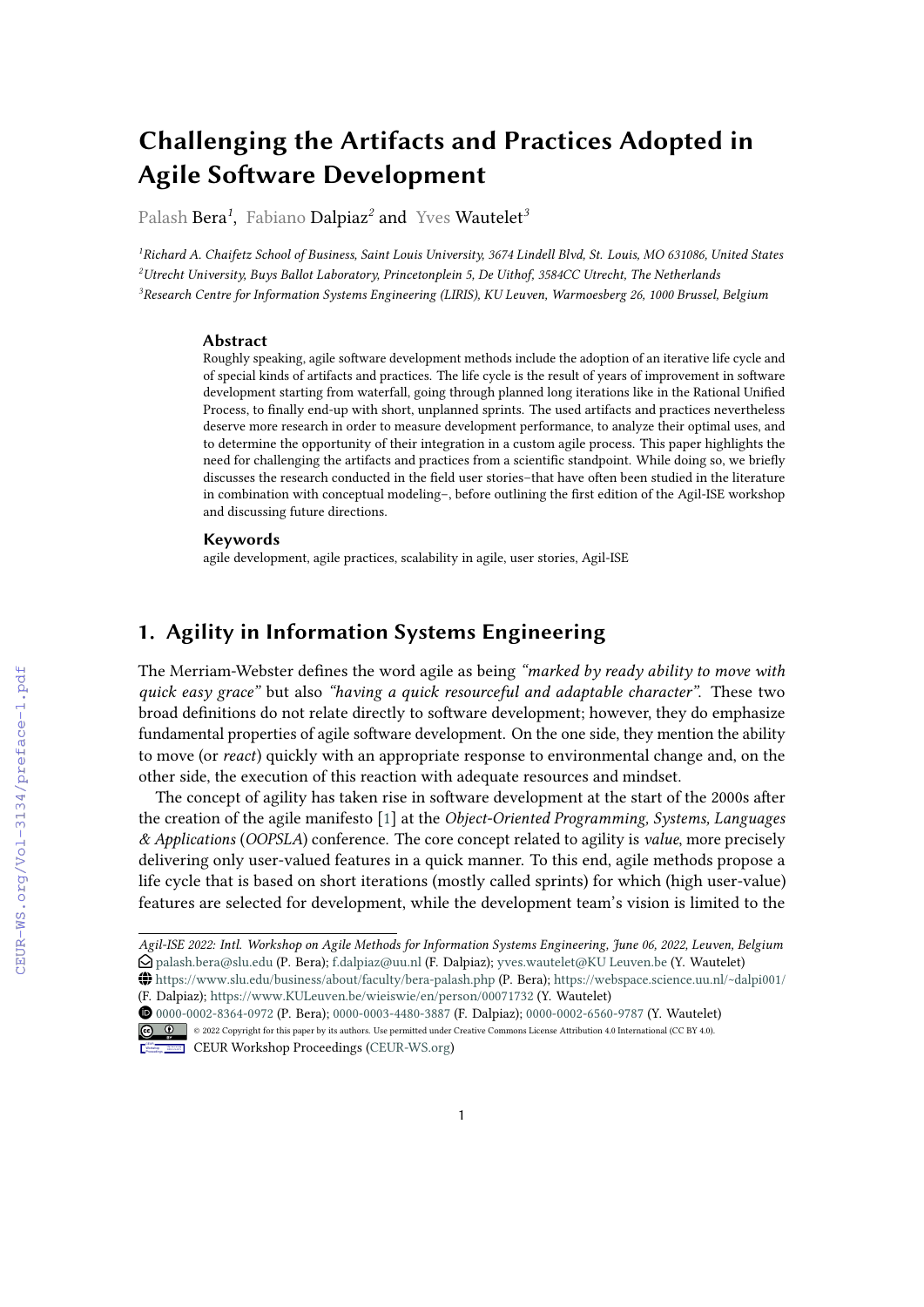next sprint's content only. In parallel, various artifacts and techniques (often called practices) have been developed and been badged as compliant to agile development. Some of these (e.g., pair development, refactoring, user stories, etc.) have been *de facto* integrated into some agile methods' basic description, but no method integrates them all, and only the ones relevant or needed ones should be integrated by the development team in a custom agile project [\[2,](#page-6-0) [3\]](#page-6-1).

The success of Scrum and other agile software development methods used in software development has also contributed to the popularization of the concept of agility. In parallel, non-software development teams have started to adapt Scrum to general projects. Also, the trend of agility has gained more abstract levels than the development of a software project only, and entire organizations started to adopt agility as a way to adapt to environmental change; this practice is known as enterprise, organizational or strategic agility [\[4\]](#page-6-2). The present paper and workshop focus only on agility as a property of software engineering techniques and projects.

Very handy for innovative software projects of limited size, agile methods have been facing scalability issues. To deal with such issues, the amount of effort related to project management has risen within the core description of agile methods. eXtreme Programming (XP) [\[5\]](#page-6-3) used a very simple iterative canvas and was mostly focused on the adoption of a set of practices. Later on, Scrum [\[6\]](#page-6-4) complexified the canvas with an ex-ante sprint, a project backlog, sprint backlogs, etc. Ultimately, the Scaled Agile Framework (SAFe) [\[7\]](#page-6-5) brings management and coordination practices to a much more complex level by prescribing Scrum teams coordination through a metaphor inspired by train transportation: parallel teams start and stop a Sprint when the train is in the station (so at the same moment) only.

Capitalizing on the agile trend, gigantic frameworks including complex project management did appear, including lots of different agile-related and trendy software engineering practices and intertwining multiple decision levels. These frameworks have gained significant popularity in the industry. Unfortunately, these popular techniques have gained adoption without a reflection on their nature and the development needs, thereby creating environments where the *overall software project agility is threatened*. This leads to questions such as: When is agility hampered by too much project management, team coordination or documentation? How much of these can be considered as just enough to be agile yet dealing with unavoidable constraints? We argue that we need to rethink what agility truly means, and how agile artifacts and practices can be used and integrated in practice for delivering it.

Lots of research in the information systems community has focused on the results and satisfaction of users of software created from agile-based projects [\[8\]](#page-6-6). More limited research, however, challenges the intrinsic agile nature of individual artifacts or practices as well as the impact of their integration into the development environment. By conducting engineeringoriented studies, a more significant (i.e., agile) use can be made of the agile artifacts and practices. As we show in Sec. [2,](#page-2-0) conceptual modeling has been used as an approach to complement agile artifacts and practices, notably in the context of user stories. This approach allows to identify and characterize the fundamental characteristics of artifacts and practices, their interlinking, and the interaction with the software development environment at large. Also, this enables further supporting the use of the agile artifacts once instantiated, in order to gather empirical evidence of the effectiveness in practice.

This paper focuses on an overview of the development of user stories as an example of the research that has been conducted following the path described above. This is meant to be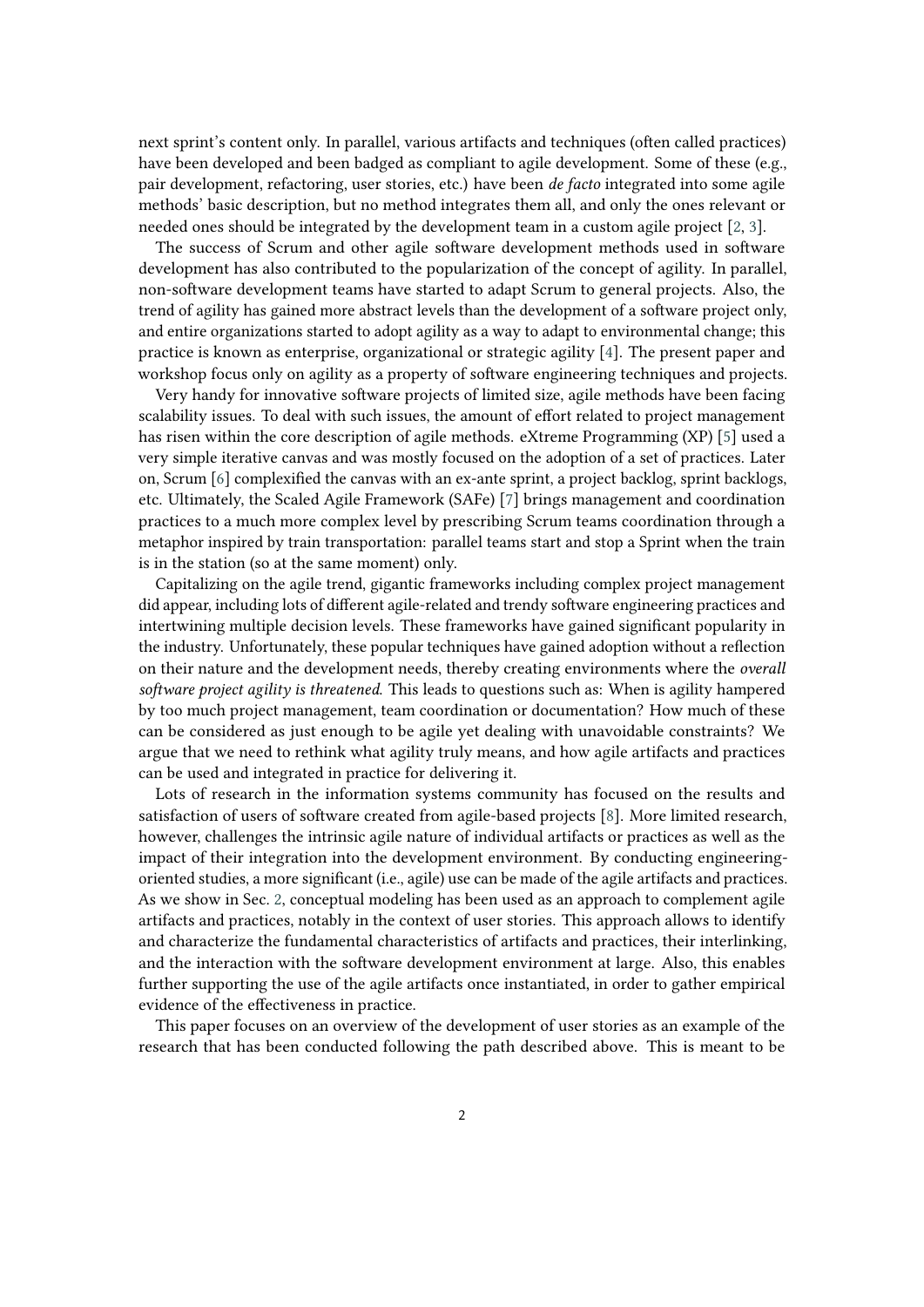illustrative rather than exhaustive. The Agil-ISE workshop aims to give voice to and to stimulate discussion between researchers studying, questioning or developing agile artifacts and practices through an approach following the precepts of science.

## <span id="page-2-0"></span>**2. Samples of Research at the Intersection of User Stories and Conceptual Modeling**

Considering AI based technologies such as Natural Language Processing (NLP), several research initiatives have been conducted recently. Many of these projects focus on the generation of conceptual models from unstructured text of natural language requirements or structured requirements (e.g., user stories). Honkisz *et al.* [\[9\]](#page-6-7) proposed a spreadsheet-based technique that converts unstructured textual requirements to semi-structured format to generate process models. Caporale [\[10\]](#page-6-8) developed a tool that uses a predefined sentence template ("If [CONDITION], then I do [ACTIVITY]") to derive process models. Herchi and Abdesselam [\[11\]](#page-6-9) automated the transformation of textual requirements to UML class diagrams using NLP and domain ontology. As requirements are often written in natural language and not in user stories, Vemuri *et al.* [\[12\]](#page-7-0) developed a probabilistic-based algorithm that identifies actors and use cases by learning from the patterns in requirements.

Lucassen, Robeer and colleagues [\[13\]](#page-7-1) developed a NLP heuristics based tool, called Visual Narrator, that automatically generates conceptual domain model from a collection of user stories. Based on the work of [\[14\]](#page-7-2), Mesquita *et al.* [\[15\]](#page-7-3) introduced an automated tool (US2Star) to convert a set of user stories to *i\** goal models. Gunes and Aydemir [\[16\]](#page-7-4) proposed NLP-based techniques to extract who (role), what (action, object), and benefit information from the user stories and develop goal models. Elallauoi *et al.* [\[17\]](#page-7-5) created algorithm to automatically generate use case diagrams from user stories. Using NLP, the algorithm identifies the use case concepts (i.e., actor, use case and association) from different parts of the user stories. A similar approach was developed by Azzazi [\[18\]](#page-7-6) where user stories were segmented by the use of NLP and these segments were assigned to actors, use cases and associations.

Wautelet *et al.* [\[19,](#page-7-7) [20\]](#page-7-8) created a reference canvas and algorithms to produce a goal-based representation and functional decomposition (called the rationale tree) out of user stories. The rationale tree can be mapped to agent-oriented concepts to support the forward engineering transformation process. Lucassen *et al.* [\[21\]](#page-7-9) proposed the Quality User Story framework for assessing the syntactic, semantic, and pragmatic quality of a collection of user stories. Part of this framework is supported by an NLP-based tool called AQUSA. Finally, Snoeck *et al.* [\[22\]](#page-7-10) build-up an entire software architecture out of a set of user stories and Behavior-Driven Development (BDD) scenarios through a set of well defined rules.

## **3. Relevant Research Venues**

Agil-ISE has been conceived as a response to the lack of a dedicated venue for discussing the roots of agile artifacts and practices within the engineering of software systems. To better characterize its positioning in the research landscape, we provide an overview of some related events that focus on the themes of Agil-ISE.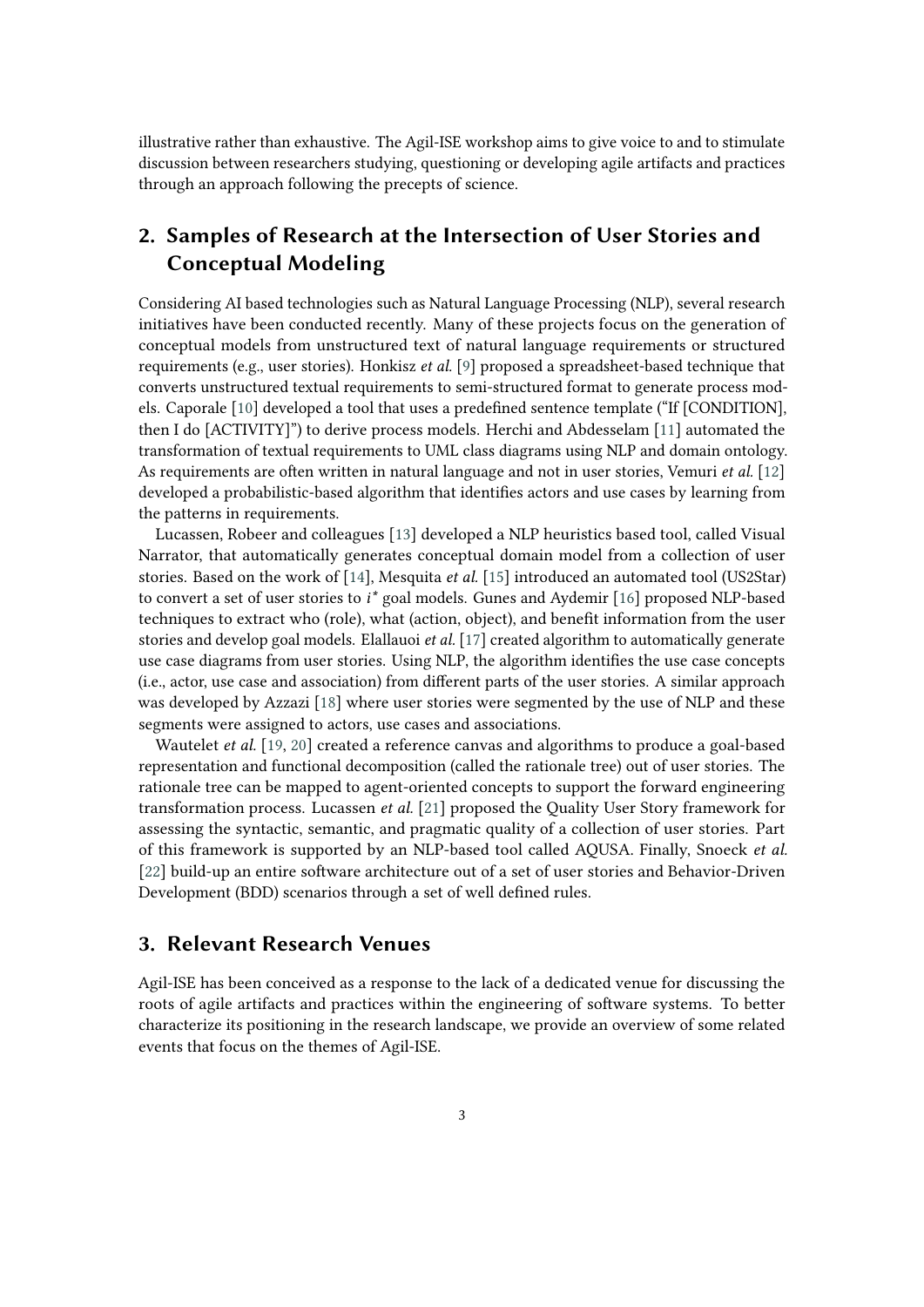The *International Conference on Agile Software Development*, also known as the eXtreme Programming (XP) conference, is a large event that mixes practice with research under the umbrella of the Agile Alliance. Agil-ISE aims to kick-start the discussion around agility in the information systems community and encourages the fundamental study and questioning of agile artifacts and practices prior to their application in a real-life environment. This is largely disconnected from the XP conference community which generally speaking focuses more on the practicality of approaches.

At CAISE'21, the *International Workshop on Model-driven Organizational and Business Agility* emerged as a dedicated outlet for discussing aspects regarding agility of an organization. This differs from the scope of Agil-ISE, which is not interested in the agile practices of an organization as a whole, but is rather concerned with agile artifacts and practices for information systems engineering. These two workshops offer complementary perspectives on agility within the CAiSE community. Thanks to its focus at the intersection of information systems and engineering approaches [\[23\]](#page-7-11), CAiSE is the most suitable venue that can serve as a hub for discussions around the Agil-ISE topics.

There are related workshops that are co-located with requirements engineering conferences, but they do not focus on agility as a goal to attain for software development. Some of these workshops also look into how novel technologies, in particular AI, such as in the *Artificial Intelligence and Requirements Engineering* workshop [\[24\]](#page-7-12) at the *IEEE International Requirements Engineering conference*, and the *Natural Language Processing for Requirements Engineering* workshop [\[25\]](#page-7-13) at the *International Working Conference on Requirements Engineering: Foundation for Software Quality*. Neither of these, however, have a focus on on methods, artifacts, and techniques used in agile information systems engineering.

## **4. The First Edition of Agil-ISE**

The first edition of Agil-ISE [\(https://agilise.github.io/2022/\)](https://agilise.github.io/2022/) was co-located with the 34th International Conference on Advanced Information Systems Engineering, and it took place in the afternoon of June 6th, 2022. We solicited submissions of short papers to reflect ongoing research in the field.

#### **4.1. Workshop's Topics of Interest**

The topics of interest that we defined for the first edition of the workshop aimed to provide a comprehensive view on agile information systems engineering, with a focus on artifacts, methods, automation, and empirical work. The non-exhaustive list of topics includes:

- Artifacts in agile ISE
- Techniques for using agile ISE artifacts
- Novel methods for agile ISE
- Conceptual models for agile ISE
- Empirical studies on ISE practices
- Automation in agile ISE, including AI, ML, NLP
- Cognitive aspects of agile ISE (e.g., shared understanding)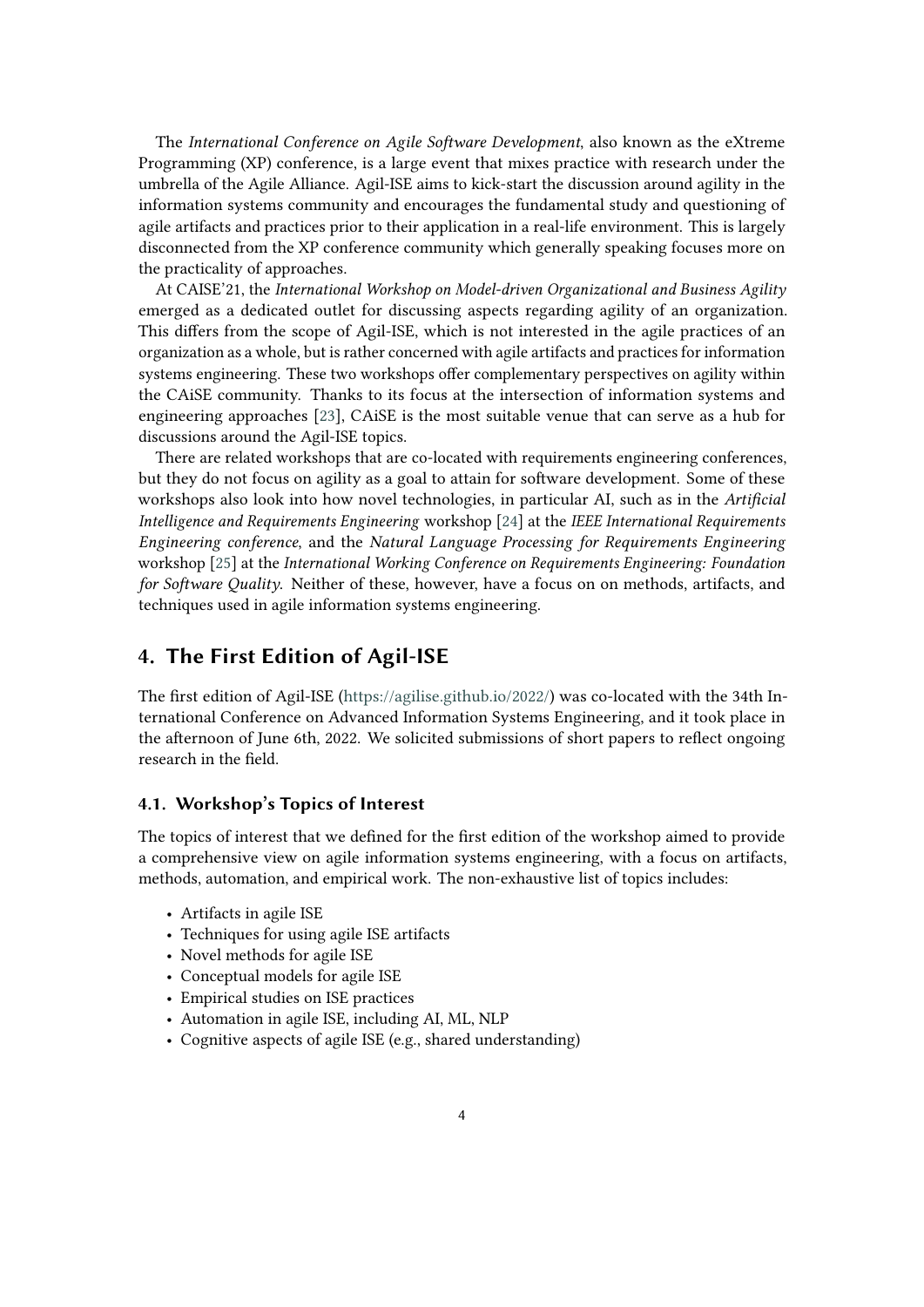• Experience with transition to agile methods in ISE

#### **4.2. Paper Selection Process**

Agil-ISE 2022 featured six accepted papers, which were selected from seven submissions. Each of the papers that were presented at the workshop were reviewed by three members of the program committee, and the decisions were taken by the workshop co-organizers based on the reviewers' score. The program committee of Agil-ISE 2022 consists of the following members:

- Pär Ågerfalk, Uppsala University, Sweden
- Fatma Başak Aydemir, Boğaziçi University, Turkey
- Sjaak Brinkkemper, Utrecht University, Netherlands
- Maya Daneva, University of Twente, Netherlands
- Fabian Gilson, University of Canterbury, New Zealand
- Samedi Heng, Université de Liège, Belgium
- Soreangsey Kiv, UCLouvain, Belgium
- Jil Klünder, Leibniz Universität Hannover, Germany
- Marco Kuhrmann, Reutlingen University, Germany
- Isabelle Mirbel, Université Côte d'Azur, France
- Rahul Mohanani, Indraprastha Institute of Information Technology, India
- Sridhar Nerur, University of Texas at Arlington, USA
- Stephan Poelmans, KU Leuven, Belgium
- Marcela Ruiz, Zurich University of Applied Sciences, Switzerland
- Binny Samuel, University of Cincinnati, USA
- Thiago Rocha Silva, University of Southern Denmark, Denmark
- Konstantinos Tsilionis, KU Leuven, Belgium

#### **4.3. Workshop Program**

The program included two sessions. The first session focused on *development methods*, and it included three presentations after the workshop introduction:

- **Agility in Conversational Systems Engineering: Can't we just talk instead of creating all these artefacts?** The keynote address by Sjaak Brinkkemper (Utrecht University), engaged the audience to reflect on whether there is still a need to document the IS engineering process, or whether the automated analysis of conversations could replace the artifacts we currently create.
- **Rapid Software Prototyping from Business Artifacts.** This paper by Wahler and colleagues argue for the role of model-driven engineering in the context of agile information systems engineering. They study whether business artifacts such as spreadsheets can be a starting point to automatically generate a prototype.
- **Watch your (Development) Steps.** De Brock's position paper sketches an approach for integrating requirements engineering with agile software development. The proposed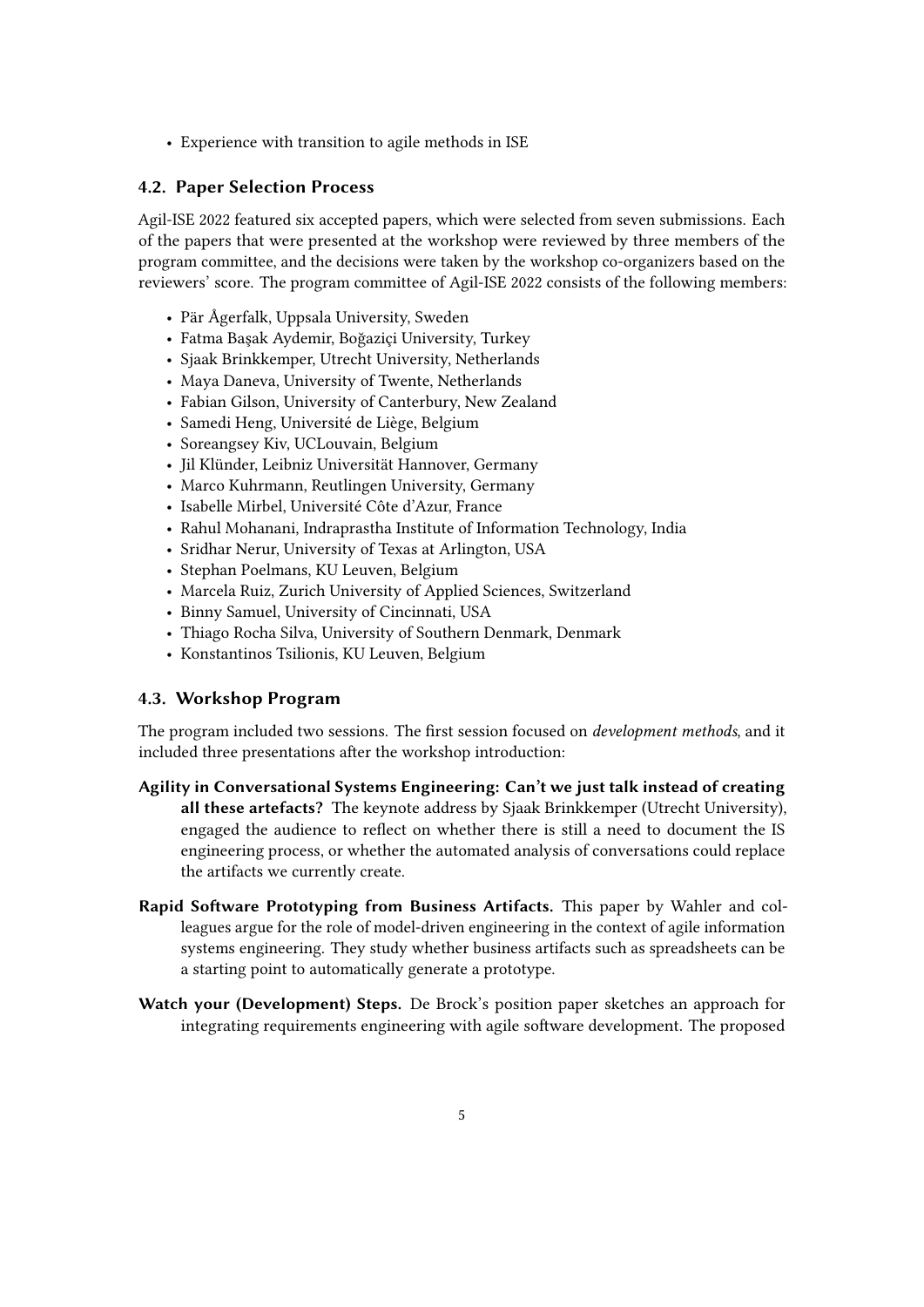method, which focuses on functional requirements, combines natural language and graphical notations into an end-to-end approach from user wishes to implementation.

The second session focuses on the study of *notations*, with a strong focus on user stories [\[26\]](#page-7-14), which are the most used notation for expressing requirements in agile software development [\[27\]](#page-7-15). This session included four presentations and a workshop wrap-up session:

- **On Identifying Similar User Stories to Support Agile Estimation based on Historical Data.** Duszkiewicz and colleagues propose initial steps toward the construction of a tool that automatically estimates the effort for implementing a user story based on similar user stories that can be found in previous projects.
- **Controlled Experiments on User Stories' Modeling: Past, Present, and Future.** Tsilionis and colleagues review the existing experiments that study the relationship between user stories and conceptual modeling. Based on the past experience of the community, the paper puts forward a planned experiment concerning ambiguity in user stories.
- **The Effectiveness of Conceptual Models Auto-generated from a Set of User Stories Written as BDD Scenarios: A Proposed Study.** Gupta and Poels describe and illustrate their research concerning the automated generation, via NLP tools, of conceptual models from user stories complemented with acceptance criteria.
- **Building a Software Architecture out of User Stories and BDD Scenarios: Research Agenda.** Heng and colleagues propose techniques for transforming user stories and BDD scenarios to different types of agent architectures, and to object-oriented architectures, with the goal of investigating the transition from requirements to architectures.

## **5. Conclusion and Outlook**

This paper motivated the importance of challenging agile artifacts and practices in a scientific way and introduced the Agil-ISE workshop, which aims to serve as a *community building and gathering event* for researchers in the years to come.

The evolution of the workshop topics will depend on the research conducted by the community. We will nevertheless continue to promote the fundamental study and questioning of agile artifacts and practices. For now, we envision that a few directions will play an increasingly prominent role:

- *Conceptual frameworks*. While the *information systems* community (within the umbrella of the Association for Information Systems: [https://aisnet.org/\)](https://aisnet.org/) has a strong emphasis on theories (see, e.g., [\[28\]](#page-7-16)), researchers in *information systems engineering* take a more practical approach in which technological innovation takes the priority, as shown in Section [2.](#page-2-0) We invite the Agil-ISE community to conduct research towards conceptual frameworks and theories on top of which tools and technologies can be built;
- *Informal artifacts*. Two principles of the agile manifesto are "Individuals and interactions over processes and tools" and "Working software over comprehensive documentation".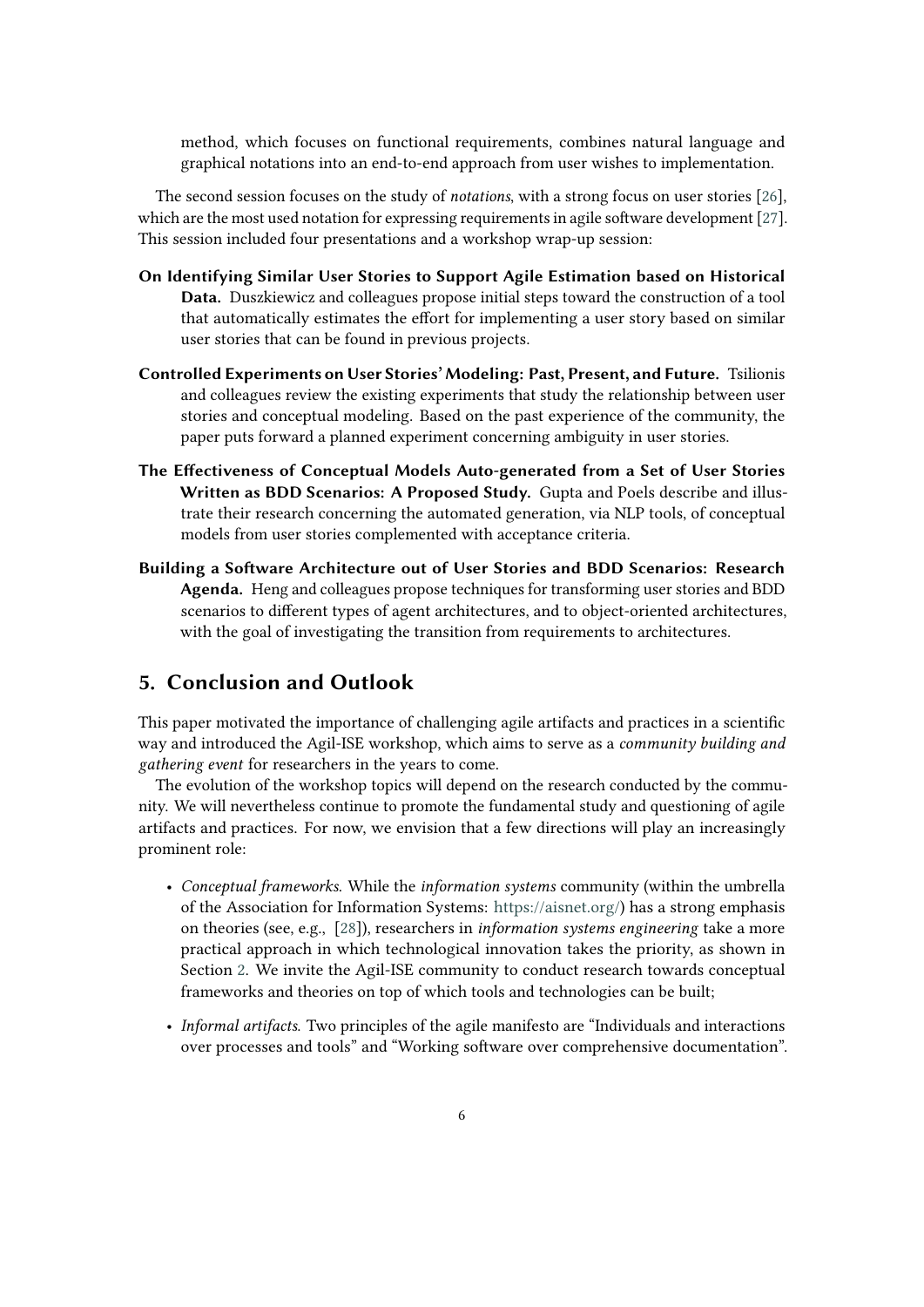These principles are challenged by scaled agile frameworks such as SAFe, which offer heavy methodological guidance. We expect the Agil-ISE community to study how agile principles can be maintained in scaled projects by making effective use the informal artifacts (user story maps, whiteboard sketches, Kanban boards, …) that are created;

• *Advanced AI techniques*. The advancements in AI (led by the quick progress in machine and deep learning) are not going to stop, and they will inevitably shape the research in the Agil-ISE field. We expect the use of these techniques not only to support the tasks listed in Section [2,](#page-2-0) but also to enable information retrieval using communication modalities that differ from pure text, e.g., informal diagrams and conversations.

## **Acknowledgments**

We would like to thank Samedi Heng for setting up and for maintaining the workshop's website, our program committee members for their diligent and thorough work, and Geert Poels for initiating the conversation around organizing this workshop at CAiSE'22.

### **References**

- [1] M. Fowler, J. Highsmith, et al., The agile manifesto, Software development 9 (2001) 28–35.
- <span id="page-6-0"></span>[2] K. Eilers, B. Simmert, C. Peters, Doing agile vs. being agile-understanding their effects to improve agile work, in: Proc. of the International Conference on Information Systems, 2020.
- <span id="page-6-1"></span>[3] S. Kiv, S. Heng, Y. Wautelet, S. Poelmans, M. Kolp, Using an ontology for systematic practice adoption in agile methods: Expert system and practitioners-based validation, Expert Syst. Appl. 195 (2022) 116520.
- <span id="page-6-2"></span>[4] S. Denning, The next frontier for Agile: Strategic management, Strategy & Leadership (2017).
- <span id="page-6-3"></span>[5] K. Beck, M. Hendrickson, M. Fowler, Planning extreme programming, Addison-Wesley Professional, 2001.
- <span id="page-6-4"></span>[6] K. Schwaber, J. Sutherland, The scrum guide, Scrum Alliance 21 (2011).
- <span id="page-6-5"></span>[7] K. Richard, D. Leffingwell, Safe 5.0 distilled: Achieving business agility with the scaled agile framework, 2020.
- <span id="page-6-6"></span>[8] P. Diegmann, T. Dreesen, B. Binzer, C. Rosenkranz, Journey towards agility: Three decades of research on agile information systems development, in: Proc. of the International Conference on Information Systems, 2018.
- <span id="page-6-7"></span>[9] K. Honkisz, K. Kluza, P. Wiśniewski, A concept for generating business process models from natural language description, in: Proc. of the International Conference on Knowledge Science, Engineering and Management, Springer, 2018, pp. 91–103.
- <span id="page-6-8"></span>[10] T. Caporale, A tool for natural language oriented business process modeling, in: C. Hochreiner, S. Schulte (Eds.), Proc. of the ZEUS Workshop, volume 1562, CEUR, 2016.
- <span id="page-6-9"></span>[11] H. Herchi, W. Abdessalem, From user requirements to uml class diagram, in: Proc. of the International Conference on Computer Related Knowledge, 2012.